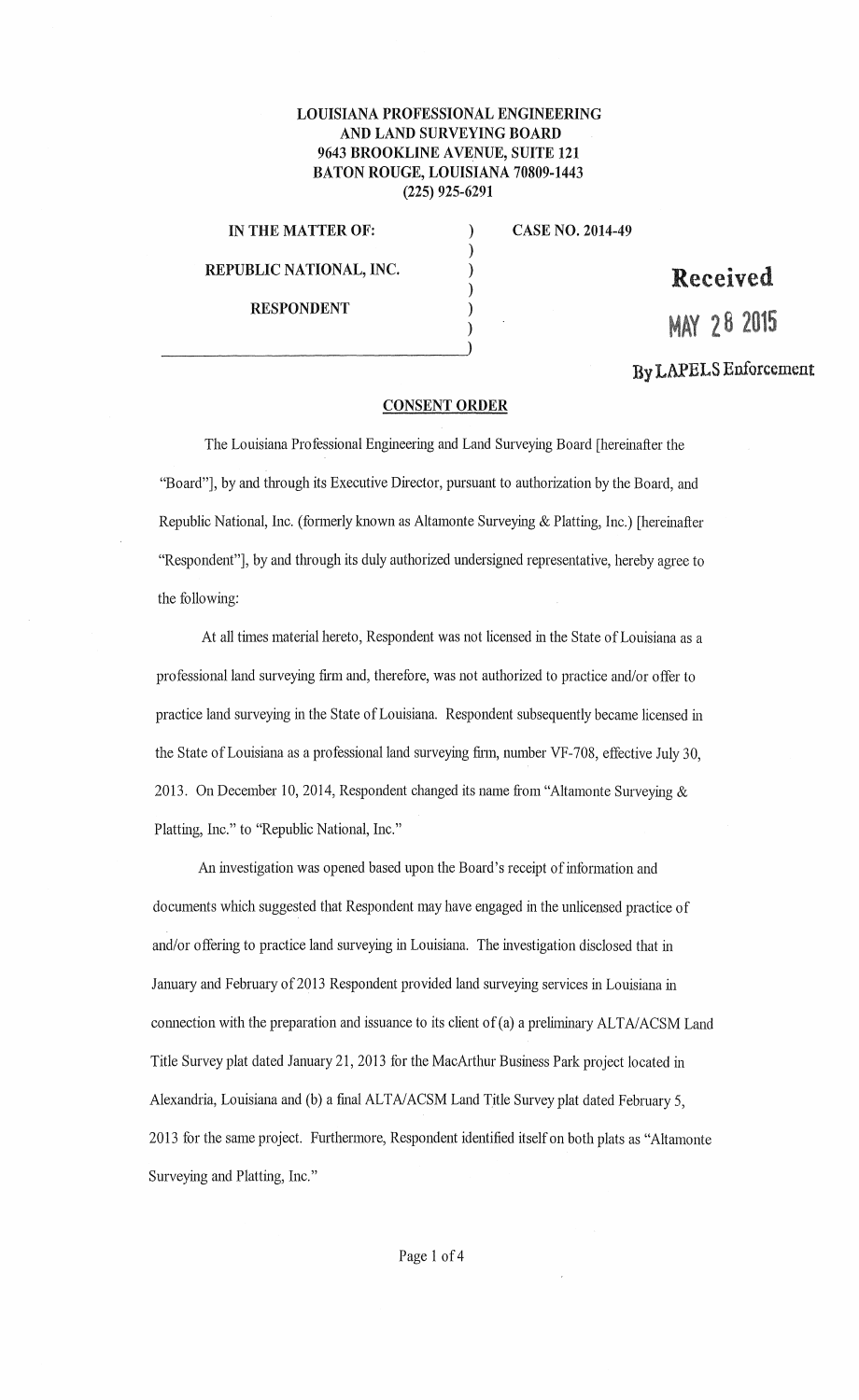La. R.S. 37:681 and 37:700(A)(l), (7) and (9), *to wit* LAC Title 46:LXI§2301(B), prohibit the practicing of and/or offering to practice land surveying and use of the words "land surveyor". "land surveying" or any modification or derivative thereof in a person's name or form of business or activity in Louisiana without proper licensure. La. R.S. 37:700(H) permits the Board to take enforcement action against persons who violate La. R.S. 37:681 and 37:700(A)(l), (7) and (9), *to wit* LAC Title 46:LXI§230l(B), upon a finding of guilt following the preferral of charges, notice and hearing and a majority vote of its entire membership authorized to participate in the proceeding. La. R.S. 37:681, La. R.S. 37:700(A)(l), (7) and (9), La. R.S. 37:700(H) and LAC Title 46:LXI§2301(B) were in effect at all times material hereto.

It is undisputed that in January and February of 2013 Respondent was not licensed to practice and/or offer to practice land surveying in Louisiana and that during this time period Respondent practiced and/or offered to practice land surveying and used the word "surveying" in its name and in conjunction with its business activities in Louisiana without proper licensure.

By letter dated March 23, 2015, the Board gave notice to Respondent that it was considering the preferral of charges against Respondent on the grounds that it may have violated La. R.S. 37:681 and 37:700(A)(l), (7) and (9), *to wit* LAC Title 46:LXI§2301(B), relative to practicing and/or offering to practice land surveying and using the words "land surveyor", "land surveying" or any modification or derivative thereof in a person's name or form of business or activity in Louisiana without proper licensure.

Wishing to dispense with the need for further enforcement action and to conclude the instant proceeding without farther delay and expense, for the purpose of this proceeding only, Respondent and the Board do hereby enter into this Consent Order, in which Respondent of its own free will consents to the issuance of a Consent Order by the Board, wherein Respondent agrees to (a) pay a fine of two thousand (\$2,000.00) dollars, (b) pay administrative costs of five hundred eighty-three and 20/100 (\$583.20) dollars and (c) the publication of this Consent Order on the Board's website and a summary of this matter in the Board's official journal, the *Louisiana Engineer and Surveyor Journal,* and the reporting of this matter to the National Council of Examiners for Engineering and Surveying (NCEES), identifying Respondent by name.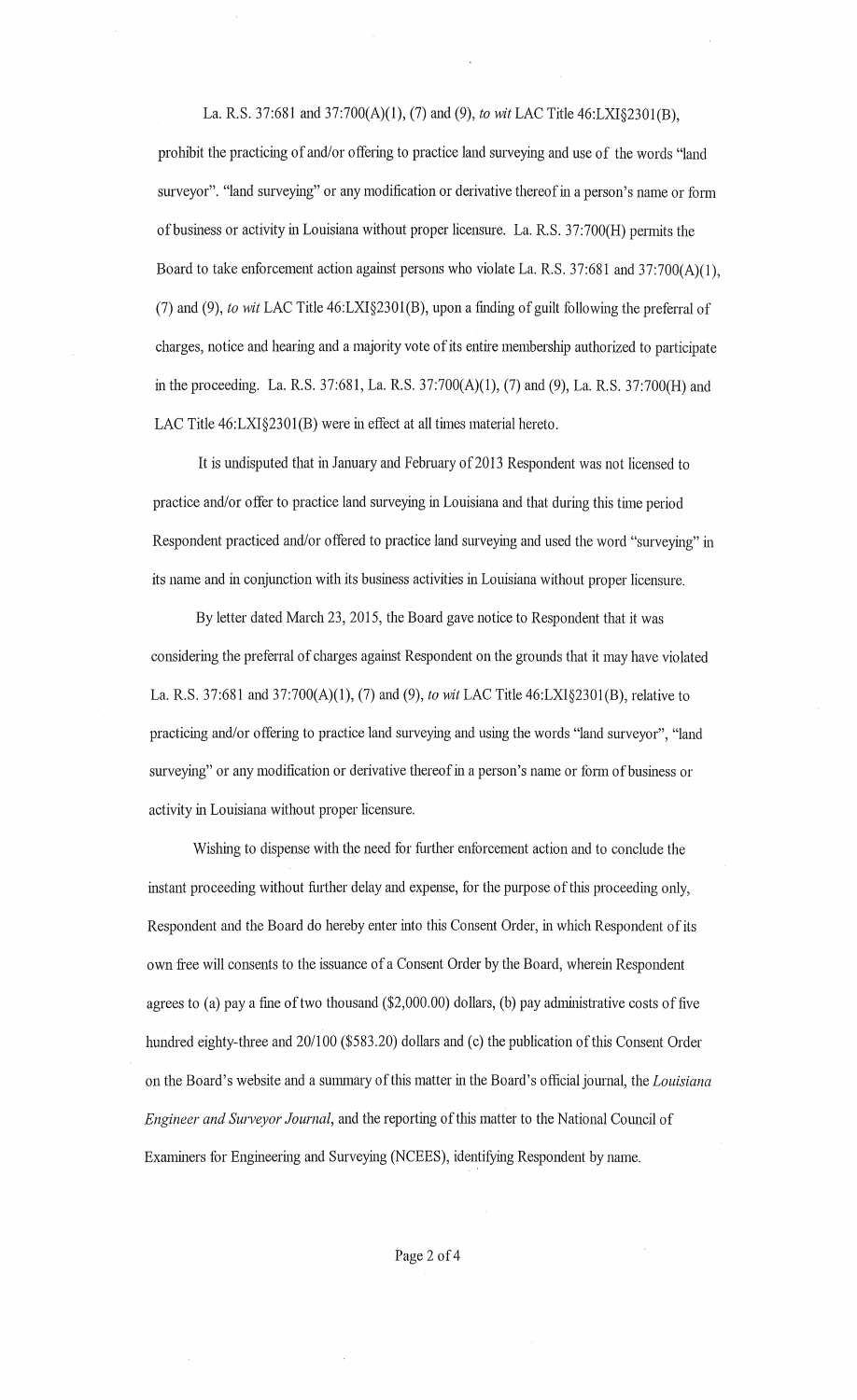Respondent admits that its conduct as set forth above constitutes violations of the above referenced laws and/or rules as stated herein. Respondent acknowledges awareness of said laws and/or rules and states that it will comply with all applicable laws and rules henceforth. Respondent has been advised of its right to appeal; and it states affirmatively that it has been afforded all administrative remedies due it under the law. Respondent further acknowledges awareness of the fact that the signed original of this Consent Order will remain in the custody of the Board as a public record and will be made available for public inspection and copying upon request.

Therefore, in consideration of the foregoing and by signing this Consent Order, Respondent does hereby waive its right to a hearing before the Board, to the presenting of evidence and witnesses in its behalf, to Findings of Fact and Conclusions of Law in this case, and to judicial review of this Consent Order.

Respondent hereby represents (a) that it fully understands the meaning and intent of this Consent Order, including but not limited to its final and binding effect, (b) that it has voluntarily entered into this Consent Order and that no other promise or agreement of any kind has been made to or with it by any person whatsoever to cause the execution of this instrument and (c) that the sanctions set forth in this Consent Order do not prevent the Board from taking farther disciplinary or enforcement action against Respondent on matters not specifically addressed in this Consent Order.

WHEREFORE, the Louisiana Professional Engineering and Land Surveying Board and Respondent agree that:

1. Respondent shall pay a fine of two thousand (\$2,000.00) dollars, which shall be tendered to the Board by certified check payable to the Board, due upon the signing of this Consent Order; and

2. Respondent shall pay administrative costs of five hundred eighty-three and 20/100 (\$583.20) dollars, which shall be tendered to the Board by certified check payable to the Board, due upon the signing of this Consent Order; and

3. This Consent Order shall be published on the Board's website and a summary of this matter shall be printed in the official journal of the Board, the *Louisiana Engineer and*